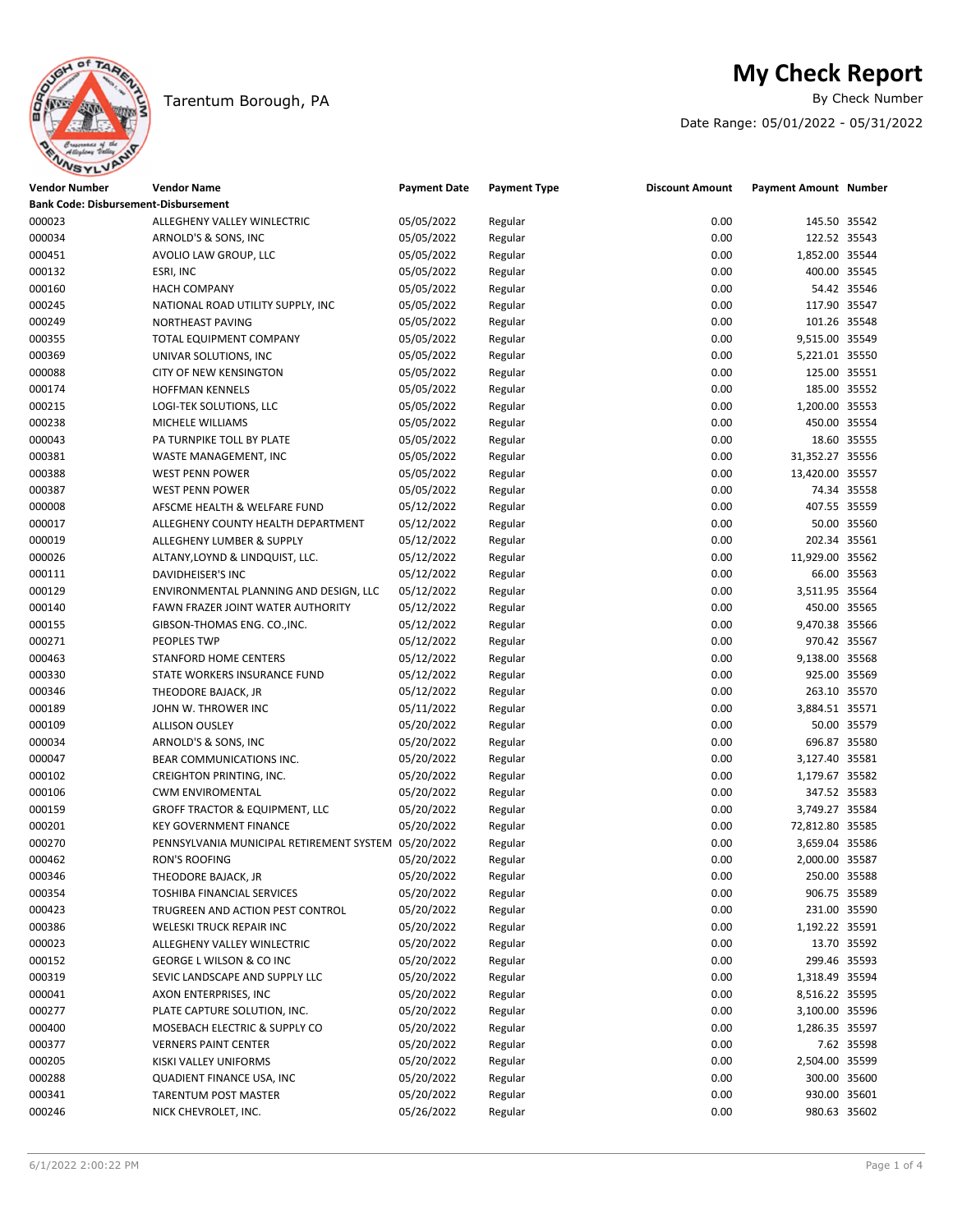### **My Check Report Date Range: 05/01/2022 - 05/31/2022**

| Vendor Number | <b>Vendor Name</b>                      | <b>Payment Date</b> | <b>Payment Type</b> | <b>Discount Amount</b> | <b>Payment Amount Number</b> |                       |
|---------------|-----------------------------------------|---------------------|---------------------|------------------------|------------------------------|-----------------------|
| 000263        | <b>PA RURAL WATER</b>                   | 05/26/2022          | Regular             | 0.00                   | 155.00 35603                 |                       |
| 000428        | PEPCO                                   | 05/26/2022          | Regular             | 0.00                   | 4,248.30 35604               |                       |
| 000274        | PITKAVISH CUSTOM GRAPHICS               | 05/26/2022          | Regular             | 0.00                   | 880.00 35605                 |                       |
| 000363        | TRIB TOTAL MEDIA. LLC                   | 05/26/2022          | Regular             | 0.00                   | 157.00 35606                 |                       |
| 000370        | UP AND RUNNING COMPUTER SERVICES INC.   | 05/26/2022          | Regular             | 0.00                   | 1,790.00 35607               |                       |
| 000023        | ALLEGHENY VALLEY WINLECTRIC             | 05/26/2022          | Regular             | 0.00                   |                              | 55.75 35608           |
| 000451        | AVOLIO LAW GROUP. LLC                   | 05/26/2022          | Regular             | 0.00                   | 674.00 35609                 |                       |
| 000151        | <b>GENERAL CODE PUBLISHERS</b>          | 05/26/2022          | Regular             | 0.00                   | 2.586.00 35610               |                       |
| 000208        | L B WATER SERVICE, INC.                 | 05/26/2022          | Regular             | 0.00                   | 4,185.00 35611               |                       |
| 000287        | PSEG ENERGY RESOURCES & TRADE CORP, LLC | 05/20/2022          | <b>Bank Draft</b>   | 0.00                   |                              | 158.460.61 DFT0000035 |
| 000230        | MEIT                                    | 05/12/2022          | <b>Bank Draft</b>   | 0.00                   |                              | 29.538.25 DFT0000036  |
| 000391        | <b>WEX BANK</b>                         | 05/17/2022          | <b>Bank Draft</b>   | 0.00                   |                              | 3.139.06 DFT0000037   |
|               |                                         |                     |                     |                        |                              |                       |

### **Bank Code Disbursement Summary**

| <b>Payment Type</b>   | Payable<br>Count | Payment<br>Count | <b>Discount</b> | Payment    |
|-----------------------|------------------|------------------|-----------------|------------|
|                       |                  |                  |                 |            |
| <b>Regular Checks</b> | 78               | 63               | 0.00            | 229,813.13 |
| <b>Manual Checks</b>  | 0                | 0                | 0.00            | 0.00       |
| <b>Voided Checks</b>  | 0                | 0                | 0.00            | 0.00       |
| <b>Bank Drafts</b>    | 3                | 3                | 0.00            | 191,137.92 |
| EFT's                 | 0                | 0                | 0.00            | 0.00       |
|                       | 81               | 66               | 0.00            | 420.951.05 |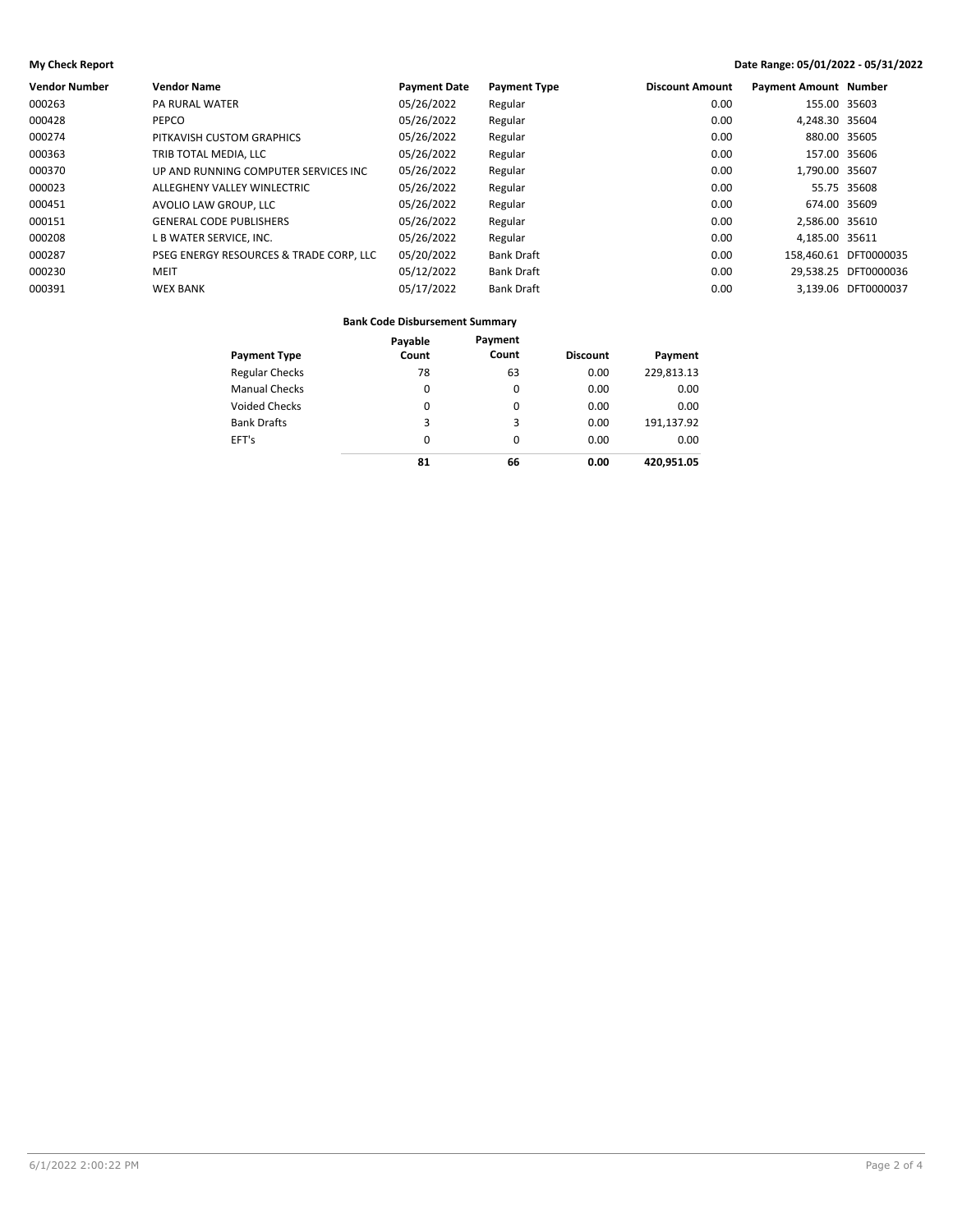### **My Check Report Date Range: 05/01/2022 - 05/31/2022**

| <b>Vendor Number</b>              | <b>Vendor Name</b>    | <b>Payment Date</b> | <b>Payment Type</b> | <b>Discount Amount</b> | <b>Payment Amount Number</b> |  |
|-----------------------------------|-----------------------|---------------------|---------------------|------------------------|------------------------------|--|
| <b>Bank Code: Payroll-Payroll</b> |                       |                     |                     |                        |                              |  |
| 000397                            | <b>AFLAC</b>          | 05/03/2022          | Regular             | 0.00                   | 340.96 108                   |  |
| 000396                            | AFSCME COUNCIL 13     | 05/03/2022          | Regular             | 0.00                   | 284.80 109                   |  |
| 000007                            | AFSCME COUNCIL 13 PAL | 05/03/2022          | Regular             | 0.00                   | 11.00 110                    |  |
| 000090                            | COLONIAL LIFE         | 05/03/2022          | Regular             | 0.00                   | 401.69 111                   |  |
| 000397                            | <b>AFLAC</b>          | 05/17/2022          | Regular             | 0.00                   | 423.70 112                   |  |
| 000396                            | AFSCME COUNCIL 13     | 05/17/2022          | Regular             | 0.00                   | 316.80 113                   |  |
| 000007                            | AFSCME COUNCIL 13 PAL | 05/17/2022          | Regular             | 0.00                   | 15.00 114                    |  |
| 000090                            | COLONIAL LIFE         | 05/17/2022          | Regular             | 0.00                   | 401.69 115                   |  |

### **Bank Code Payroll Summary**

|                       | Payable | Payment |                 |          |
|-----------------------|---------|---------|-----------------|----------|
| <b>Payment Type</b>   | Count   | Count   | <b>Discount</b> | Payment  |
| <b>Regular Checks</b> | 12      | 8       | 0.00            | 2,195.64 |
| <b>Manual Checks</b>  | 0       | 0       | 0.00            | 0.00     |
| <b>Voided Checks</b>  | 0       | 0       | 0.00            | 0.00     |
| <b>Bank Drafts</b>    | 0       | 0       | 0.00            | 0.00     |
| EFT's                 | 0       | 0       | 0.00            | 0.00     |
|                       | 12      | 8       | 0.00            | 2.195.64 |